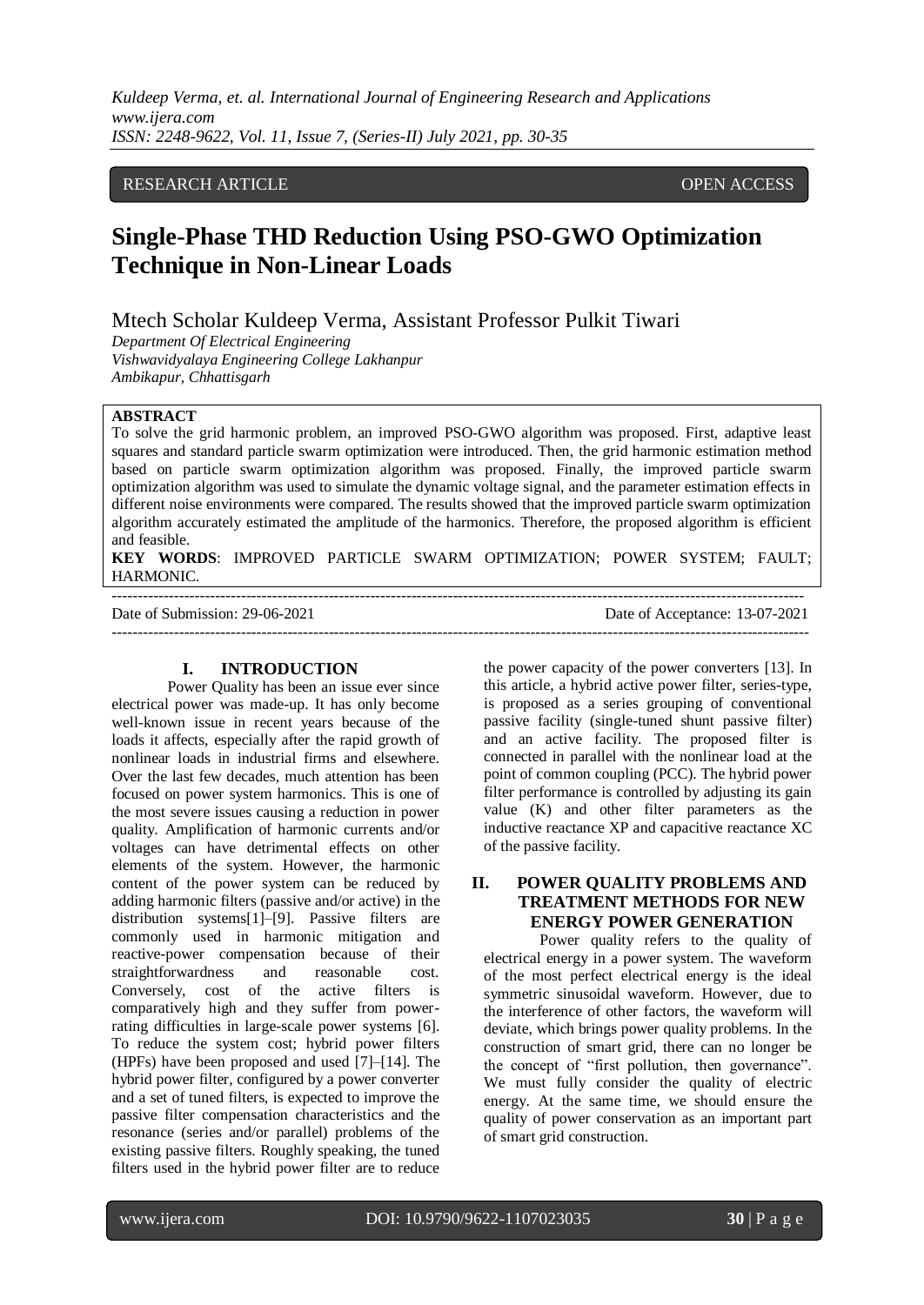#### **Harmonic Problems**

At present, in China's power system, voltage sag, temporary rise and short-term interruption, the distortion of the voltage waveform generated by harmonics have become the most important issue affecting power quality.

#### *Generation of Harmonics*

In the process of generating electricity with new energy, the most critical reasons for the occurrence of harmonics are: the line reactance and the harmonic current generated by the shunt compensation capacitor of the generator and the generator's own facilities. The harmonic current greatly determines the quality of the electric energy. Good or bad, it seriously can lead to electrical accidents. Harmonics are changed with the power environment, not fixed. Moreover, the distribution network system is quite complicated, and it is very easy to amplify the harmonic current to resonate, which will cause great damage to the power system.

#### *Harm and Impact of Harmonic Pollution*

The hazards and effects of power harmonics are mainly manifested in four aspects:

(1) It affects the normal operation of the power supply system. The transformer and power lines of the power supply system generally adopt relay protection measures, which can provide guarantee for the safety of the system and the equipment itself when the fault occurs. If the harmonic content exceeds 40%, the electromagnetic appliance and the inductive relay will malfunction. Not only that, the rectification sampling circuit used in the transistor relay is also affected by harmonics, and there is rejection or malfunction. Thus, it greatly affects the safety and reliability of the power supply system.

(2) Increase the additional loss of the power supply system. Harmonic currents often increase the loss of the entire system as it flows through the supply line. In a three-phase system, the odd harmonic currents on the three phase lines are directly added on the neutral line, eventually making the current through the neutral line greater than the current through the phase line. When the cross section of the neutral line is too small, it is very prone to a sharp rise in temperature and damage to its insulation. In severe cases, a safety accident may occur.

(3) Affect the smooth operation of power supply equipment and electrical equipment. If the harmonics are too large, it is likely to cause the offset of the rated operating point, which will eventually affect the application of the device and sometimes it will be damaged.

#### **III. LITERATURE REVIEW**

*Alok K. Mishra, PSO-GWO Optimized Fractional Order PID based Hybrid Shunt Active Power Filter for Power Quality Improvements:* This paper presents a Hybrid Shunt Active Power Filter (HSAPF) optimized by hybrid Particle Swarm Optimization-Grey Wolf Optimization (PSO-GWO) and Fractional Order Proportional-Integral-Derivative Controller (FOPIDC) for reactive power and harmonic compensation under balance and unbalance loading conditions. Here, the parameters of FOPID controller are tuned by PSO-GWO technique to mitigate the harmonics. Comparing Passive with Active Filters, the former is tested to be bulky and design is complex and the later is not cost effective for high rating. Hence, a hybrid structure of shunt active and passive filter is designed using MATLAB/Simulink and in real time experimental set up. The compensation process for shunt active filter is different from predictable methods such as (p-q) or (id-iq) theory, in which only the source current is to be sensed. The performance of the proposed controller is tested under different operating conditions such as steady and transient states and indices like Total Harmonic Distortion (THD), Input Power Factor (IPF), Real Power (P) and Reactive Power (Q) are estimated and compared with that of other controllers. The parameters of FOPIDC and Conventional PID Controller (CPIDC) are optimized by the techniques such as PSO, GWO and hybrid PSOGWO. The comparative simulation/experiment results reflect the better performance of PSO-GWO optimized FOPIDC based HSAPF with respect to PSO/GWO optimized FOPIDC/CPIDC based HSAPF under different operating conditions.

*Ahmad Asrul [Ibrahim,](https://www.researchgate.net/profile/Ahmad-Ibrahim-39) Optimization Methods for Optimal Power Quality Monitor Placement in Power Systems:* A Performance Comparison, This paper presents a performance comparison between three optimization techniques, namely, quantuminspired binary particle swarm optimization, binary particle swarm optimization and genetic algorithm in application to optimal power quality monitor (PQM) placement method for voltage sag assessment. The optimization handles the observability constraints based on the topological monitor reach area concept and solves a multiobjective function in obtaining the optimal number and placement of PQMs in power systems.

*Touqeer Ahmed Jumani, Computational Intelligence-Based Optimization Methods for Power Quality and Dynamic Response Enhancement of ac Micro grids:* The penetration of distributed generators (DGs) in the existing power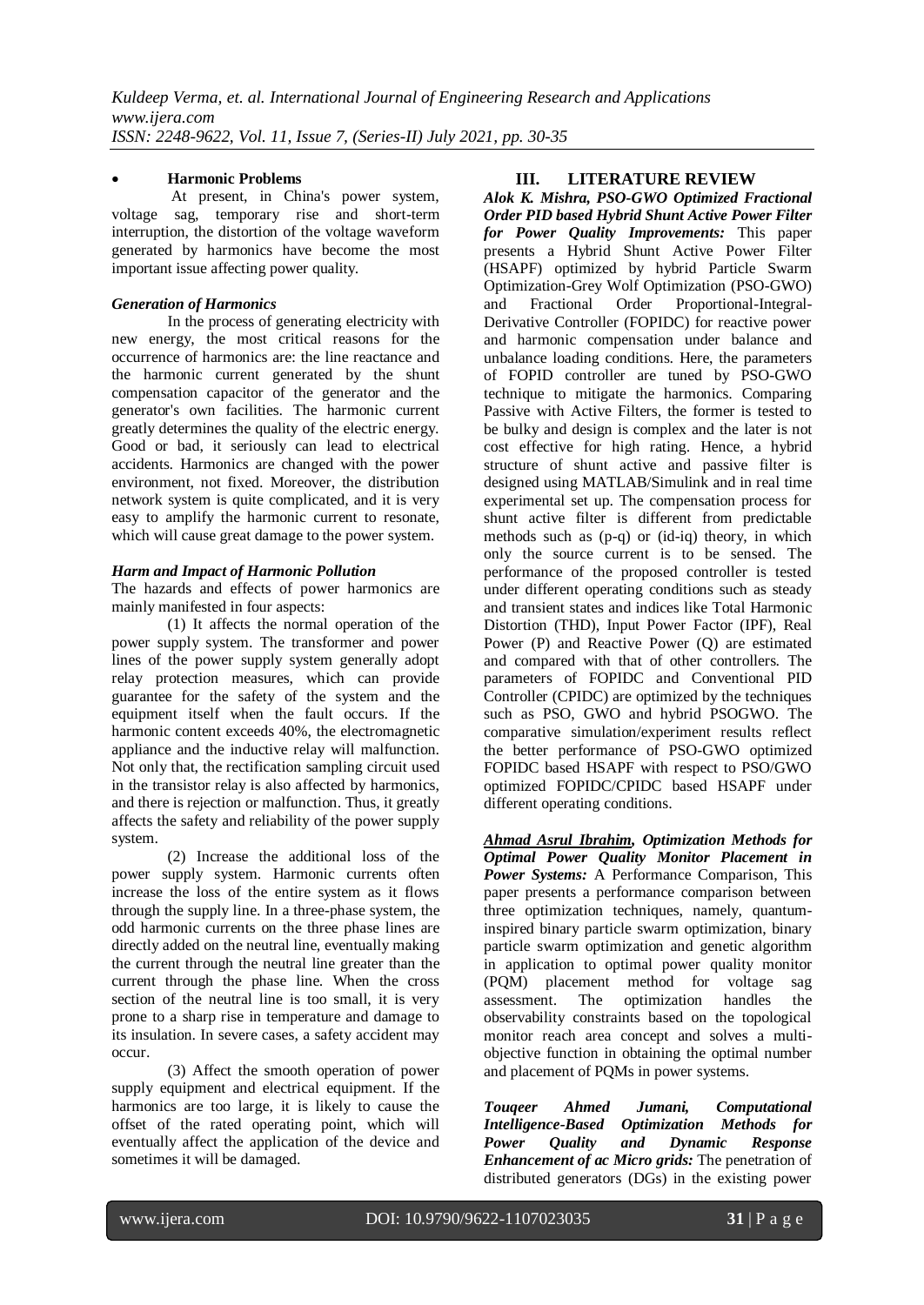system has brought some real challenges regarding the power quality and dynamic response of the power systems. To overcome the above-mentioned issues, the researchers around the world have tried and tested different control methods among which the computational intelligence (CI) based methods have been found as most effective in mitigating the power quality and transient response problems intuitively. The significance of the mentioned optimization approaches in contemporary ac Micro grid (MG) controls can be observed from the increasing number of published articles and book chapters in the recent past.

#### **IV. PROPOSED METHODOLOGY GWO-PSO**

It is a new hybrid algorithm based on the combination of GWO and PSO (particle swarm optimizer) which is proposed by Singh and Singh (2017b). The main idea behind this hybrid algorithm is to improve the ability of exploitation in PSO with the ability of exploration in GWO to produce both variants' strength.



**Fig. 4.2** Flow chart algorithm.

Many researchers have presented several hybridization variants for heuristic variants. According to Table, two variants can be hybridized in low level or high level with relay or co evolutionary techniques as heterogeneous or homogeneous.

In this text, we hybridize Particle Swarm Optimization with Grey Wolf Optimizer algorithm using low-level co evolutionary mixed hybrid. The hybrid is low level because we merge the functionalities of both variants. It is co evolutionary because we do not use both variants one after the other. In other ways, they run in parallel. It is mixed because there are two distinct variants that are involved in generating final solutions of the problems. On the basis of this modification, we improve the ability of exploitation in Particle Swarm Optimization with the ability of exploration in Grey Wolf Optimizer to produce both variants' strength.

In HPSOGWO, first three agents' position is updated in the search space by the proposed mathematical equations. Instead of using usual mathematical equations, we control the exploration and exploitation of the grey wolf in the search space by inertia constant. The modified set of governing equations is

$$
\vec{d}_{\alpha} = |\vec{c}_1 \cdot \vec{x}_{\alpha} - w * \vec{x}|
$$

$$
\vec{d}_{\beta} = |\vec{c}_2 \cdot \vec{x}_{\beta} - w * \vec{x}|
$$

$$
\vec{d}_{\delta} = |\vec{c}_3 \cdot \vec{x}_{\delta} - w * \vec{x}|.
$$

Elementary procedures of the hybrid GWO-PSO technique

• Initialization of the search agents and defining the solution area.

• Run the GWO technique.

•Generation of the lowest values for all agents.

•Pass these agents to the PSO technique as initial points.

•Return the modified positions back to the GWO.

•Repeat these steps until the stopping criteria are reached.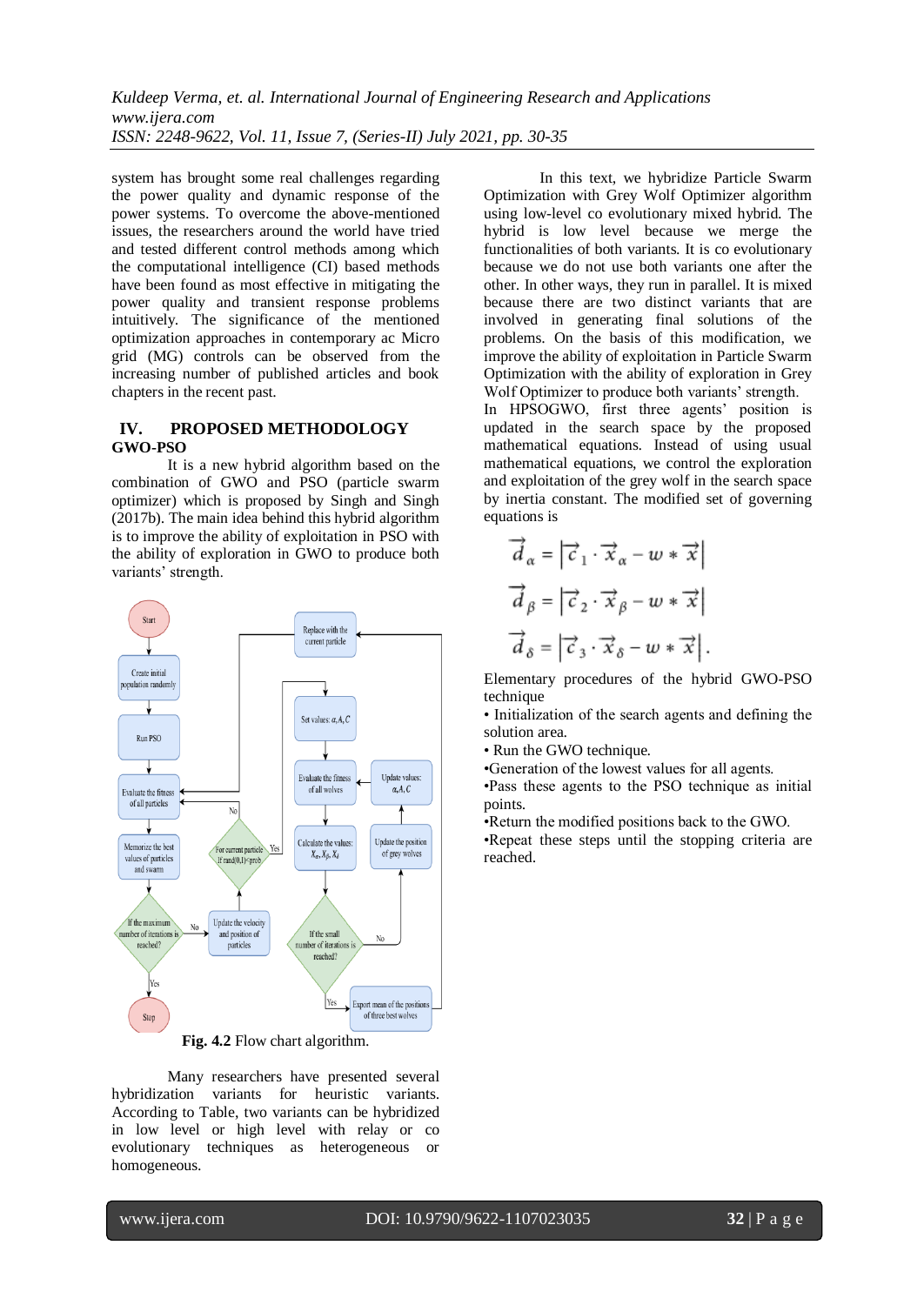

Fig.4.3. Flowchart of hybrid GWO-PSO algorithm.

#### V. **RESULTS AND SIMULATIONS 5.1 DEFINE A MULTI OBJECTIVE FUNCTION**



Fig (5.1) MATLAB 2015A software implementation of algorithm.

|               | $\Theta$<br>E Editor - C:\Users\rahul\Downloads\PSOGWO\main.m                                                                                  |  |
|---------------|------------------------------------------------------------------------------------------------------------------------------------------------|--|
| $\frac{4}{3}$ | Untitledoccco.m $X$ OFDM Channel estimators.m $X$ trainClassifier.m $X$ Main GULm $X$ main.m $X$ func plot.m $X$ Get Functions details.m $X$ + |  |
| 13            |                                                                                                                                                |  |
| $14 -$        | Function name='F18'; % Name of the test function that can be from F1 to F23 (Table 1,2,3 in the paper)                                         |  |
| 15            |                                                                                                                                                |  |
| $16 -$        | Max iteration=500: % Maximum numbef of iterations                                                                                              |  |
| 17            |                                                                                                                                                |  |
| 18            | \$ Load details of the selected benchmark function                                                                                             |  |
| $19 -$        | [lb, ub, dim, fobj]=Get Functions details (Function name) ;                                                                                    |  |
| 20            |                                                                                                                                                |  |
| $21 -$        | ; (Best score, Best pos, PSOGWO og curve)=PSOGWO (SearchAgents no, Max iteration, 1b, ub, dim, fobj);                                          |  |
| $22 -$        | [Alpha score, Alpha pos, GWO og curve]=GWO (SearchAgents no, Max iteration, lb, ub, dim, fobj);                                                |  |
| 23            |                                                                                                                                                |  |
| $24 -$        | figure ('Position', [500 500 660 2901)                                                                                                         |  |
| 25            | \$Draw search space                                                                                                                            |  |
| $26 -$        | $\text{subplot}(1,2,1);$                                                                                                                       |  |
| $27 -$        | func plot (Function name);                                                                                                                     |  |
| $28 -$        | title('Parameter space')                                                                                                                       |  |
|               |                                                                                                                                                |  |

Fig (5.2) Optimization function.

#### **5.2 DEFINE A PSO-GWO FUNCTION (alpha, beta, delta)**

|                 | $\Theta$<br>Editor - C:\Users\rahul\Downloads\PSOGWO\GWO.m                                                                           |
|-----------------|--------------------------------------------------------------------------------------------------------------------------------------|
| $\eta$          | OFDM Channel estimators.m $X$ trainClassifier.m $X$ Main GULm $X$ main.m $X$ func plot.m $X$ Get Functions details.m $X$ GWO.m $X$ + |
| 1               | <b>B</b> Grev Wolf Optimizer                                                                                                         |
| $\overline{c}$  | [function [Alpha score,Alpha pos,Convergence curve]=GWO(SearchAgents no,Max iter,1b,ub,dim,fobj)                                     |
| $\overline{3}$  | % initialize alpha, beta, and delta pos                                                                                              |
| $\frac{1}{2}$ – | Alpha pos=zeros (1,dim);                                                                                                             |
| $5 -$           | Alpha score=inf; %change this to -inf for maximization problems                                                                      |
| $\epsilon$      |                                                                                                                                      |
| $7 -$           | Beta pos=zeros(1,dim);                                                                                                               |
| $8 -$           | Beta score=inf; %change this to -inf for maximization problems                                                                       |
| 9               |                                                                                                                                      |
| $10 -$          | Delta pos=zeros(1,dim);                                                                                                              |
| $11 -$          | Delta score=inf; %change this to -inf for maximization problems                                                                      |
| 12              |                                                                                                                                      |
| 13              | %Initialize the positions of search agents                                                                                           |
| $14 -$          | Positions=initialization(SearchAgents no, dim, ub, lb);                                                                              |
| $15 -$          | Convergence curve=zeros(1, Max iter);                                                                                                |
| 16              |                                                                                                                                      |
| $17 -$          | 1=1:% Loop counter                                                                                                                   |
| 18              |                                                                                                                                      |
| 19              | % Main loop                                                                                                                          |
| $20 -$          | - while 1 <max iter<="" td=""></max>                                                                                                 |
|                 | $21 - 5$ for i=1:size (Positions, 1)                                                                                                 |
| $\overline{n}$  |                                                                                                                                      |
| 23              | % Return back the search agents that go beyond the boundaries of the search space                                                    |
|                 | Fig (5.3) alpha, beta, delta Equations.                                                                                              |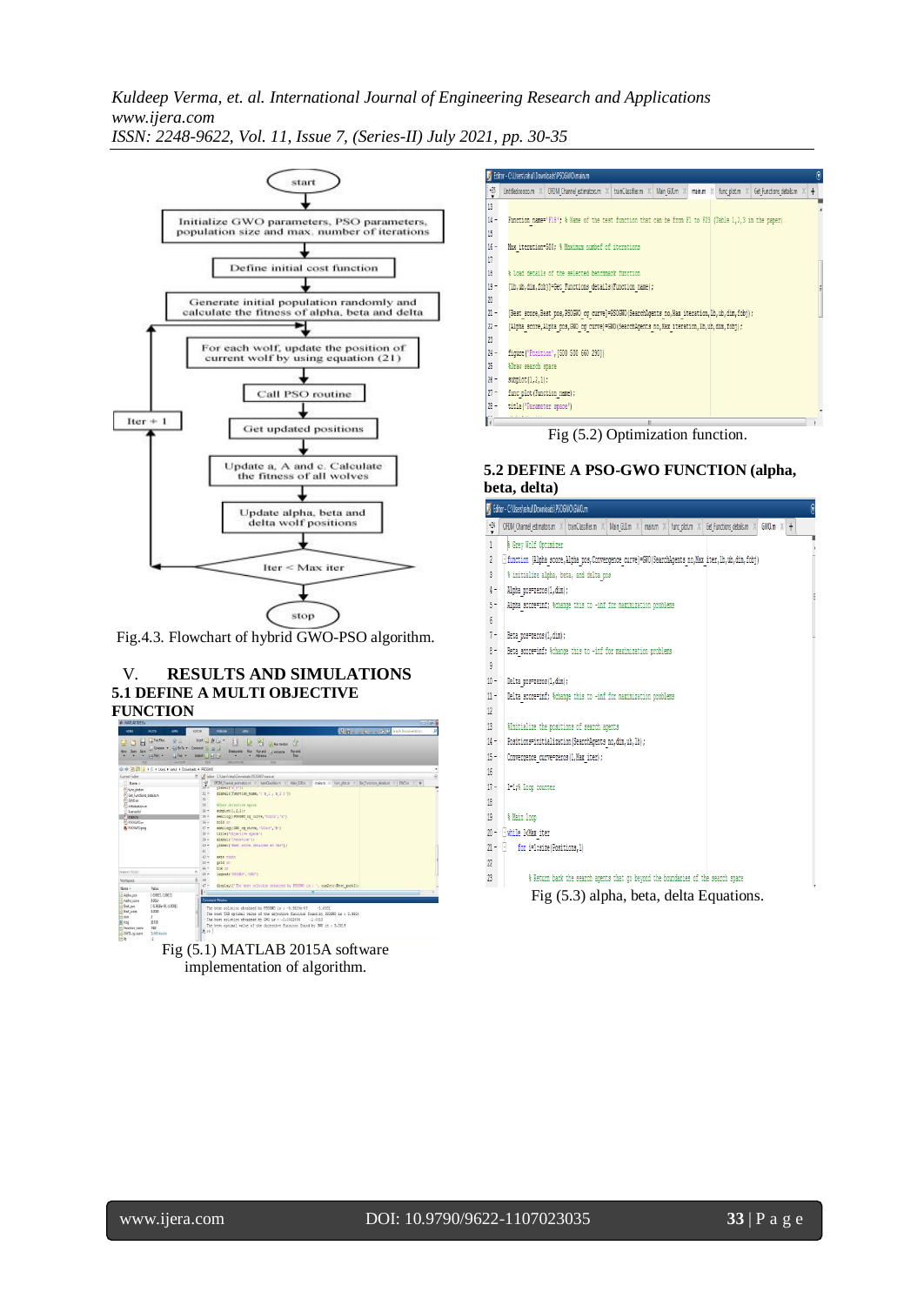

Fig (5.3) Best selection for optimum power in multi objective optimization.

#### **5.3 THD OPTIMIZED RESULT IN PROPOSED ALGORITHM**

The best solution obtained by PSOGWO is:  $-8.3628e-05$ 

1.0001

*The best THD optimal value of the objective funciton found by PSOGWO is: 0.9854*

The best solution obtained by GWO is:

-0.0022856 - 1.0013

The best optimal value of the objective function found by GWO is: 3.0014

clearall

#### **5.4 PROPOSED ALGORITHM PROCESS FLOW**

clc closeall

Search Agents no=30; % Number of search agents

Function name='F18'; % Name of the test function that can be from F1 to F23 (Table 1,2,3 in the paper)

Max iteration=500; % Maximum number of iterations

% Load details of the selected benchmark function [lb,ub,dim,fobj]=Get\_Functions\_details(Function\_n ame);

[Best\_score,Best\_pos,PSOGWO\_cg\_curve]=PSOG WO(SearchAgents\_no,Max\_iteration,lb,ub,dim,fobj );

[Alpha\_score,Alpha\_pos,GWO\_cg\_curve]=GWO(S earchAgents\_no,Max\_iteration,lb,ub,dim,fobj);

figure('Position',[500 500 660 290]) %Draw search space  $subplot(1,2,1);$ func\_plot(Function\_name); title('Parameter space') xlabel('x\_1'); ylabel('x\_2'); zlabel([Function\_name,'( $x_1$ ,  $x_2$ )'])

%Draw objective space  $subplot(1,2,2);$ semilogy(PSOGWO\_cg\_curve,'Color','r') holdon semilogy(GWO\_cg\_curve,'Color','b') title('Objective space') xlabel('Iteration'); ylabel('Best score obtained so far');

axistight gridon boxon legend('PSOGWO','GWO')

display(['The best solution obtained by PSOGWO is : ', num2str(Best\_pos)]);

display(['The best THD optimal value of the objective funciton found by PSOGWO is : ', (num2str(Best\_score\*0.328466))]);

display(['The best solution obtained by GWO is : ', num2str(Alpha\_pos)]);

display(['The best optimal value of the objective funciton found by GWO is : num2str(Alpha\_score)]);

## **VI. CONCLUSIONS AND RECOMMENDATIONS**

Grey wolf optimization (GWO) and particle swarm optimization (PSO) algorithms have been used in this paper to adjust parameters of THD. These controllers are used in SPWM circuit that controls chopper's switches. GWO algorithm has improved the power quality specifications of the studied system by reducing both the total harmonic distortion factor THD% of the system input currents and the ripple factor RF of the DC-link. GWO need less number of iterations to reach the optimal solution when compared with PSO in both dynamic and static operation conditions of the system. We recommend using other optimization algorithms such as flower pollination algorithm FPA and